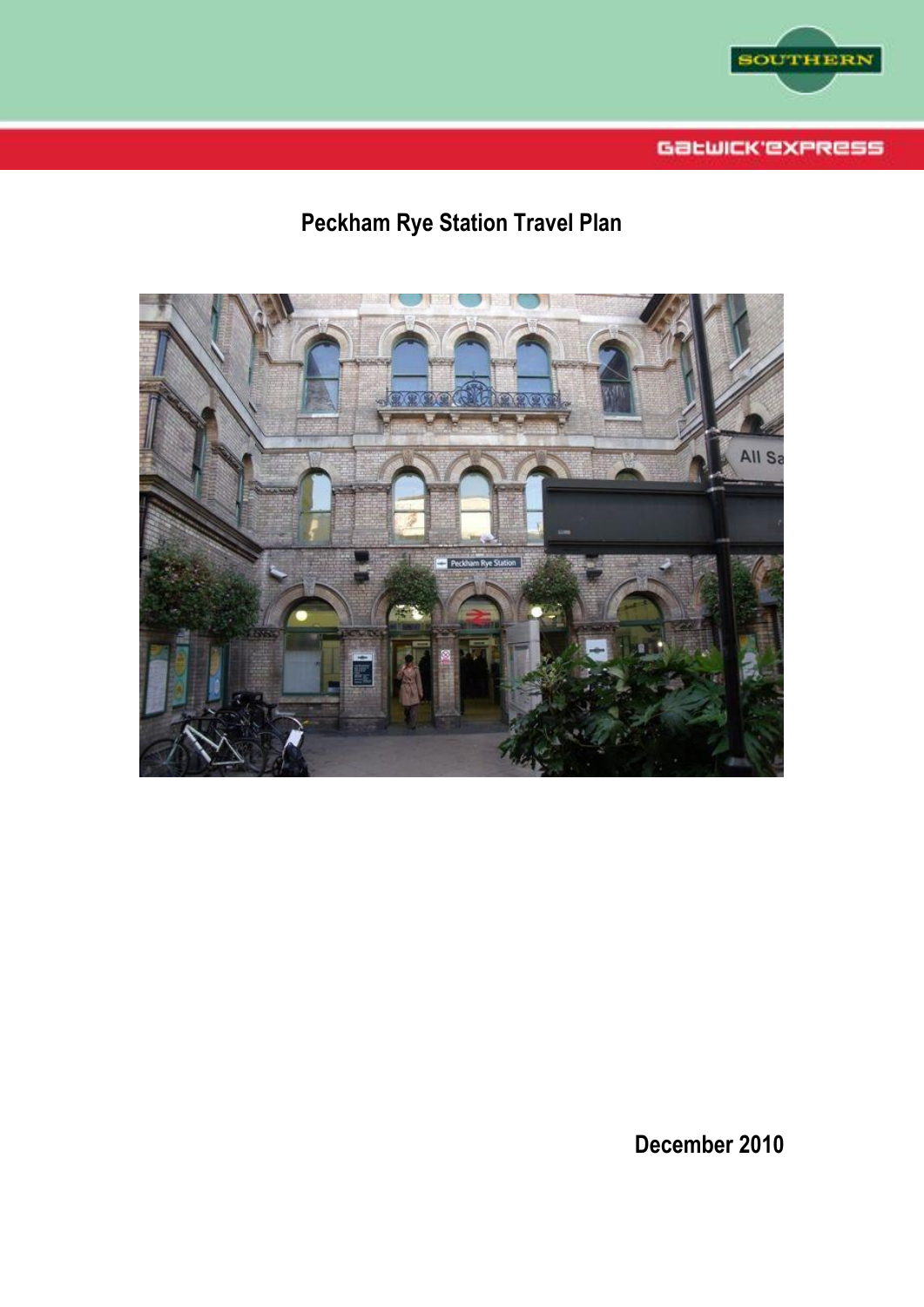## **1 Background**

- 1.1 As part of the South Central franchise, we committed to developing 30 Station Travel Plans (STP) across the Southern network. This summary sets out the research findings, opportunities and recommendations for Peckham Rye Station.
- 1.2 A travel plan is a long-term strategy employed by an organisation to manage the travel generated at a site. This STP provides a process to manage station access in a more co-ordinated and comprehensive way, by identifying measures that support more sustainable travel choices to and from the station. In doing so, the STP enables access improvements to be delivered in an efficient and cost effective way. The STP supports rail passenger growth and contributes to accessibility and wider transport policy objectives.
- 1.3 Peckham Rye is located in the London Borough of Southwark. Trains from Peckham Rye station call at Kentish Town, London Bridge, Beckenham Junction, Victoria, Dartford and Sevenoaks. The Local Highway Authority for the area is the London Borough of Southwark. A comprehensive site audit was undertaken in December 2009.
- 1.4 There is no car park or provision for pick-up or drop-off, either within the station confines or within the vicinity of the station. There are 24 cycle spaces at the end of the arcade, in the form of uncovered Sheffield stands, and good signage to local attractors and bus stops on Rye Lane.
- 1.5 It was identified that as the station is accessed by a pedestrian parade, access for passengers with mobility impairments is made more challenging because of the number of obstacles and high footfall on the parade. There is a good level of provision of London Cycle Network routes, albeit in need of maintenance. The one-way system on Rye Lane results in a convoluted route for cyclists.

#### **2 User and non user surveys**

- 2.1 Travel surveys were undertaken in January 2010 at the station to obtain baseline passenger data, including existing travel habits of station users and priorities for station access improvements. Self-completion questionnaires were distributed on-platform between 7am and 1pm. A total of 1,318 questionnaires were handed out, and 318 completed surveys were returned, a response rate of 24%. Key outcomes of the survey were:
	- Over half of respondents walked to the station and almost a third travelled by public transport;
	- 50% of station users travelled less than one kilometre to the station and 39% travelled between one and three kilometres;
	- Journey time and convenience are biggest factors in mode choice for journey to the station;
	- 41% "very" or "fairly" dissatisfied with facilities for accessing taxis at the station;
	- 39% "very" or "fairly" dissatisfied with pick-up and drop-off facilities;
	- 38% 'very' or 'fairly' dissatisfied with waiting facilities for public transport;
	- Priority for improvement with regards to public transport is good, easy connections with other modes, i.e. bus; and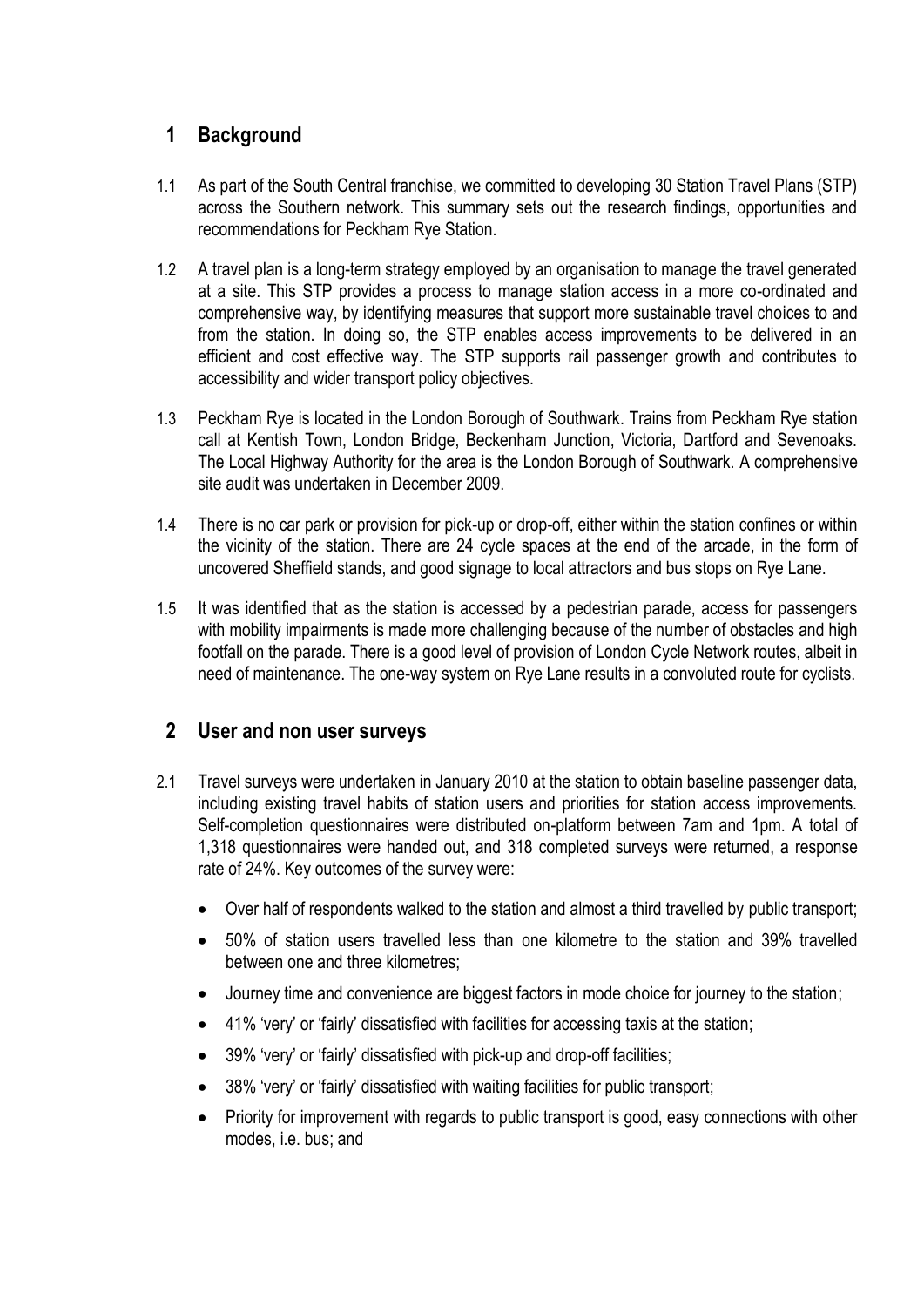- For walking and cycling, the priority was a safe and secure environment around the station, including secure cycle parking.
- 2.2 Telephone interviews with 300 non-rail users across Southern"s network were undertaken over a three week period between 25 January and 12 February 2010. The purpose of this research was to understand how station access is perceived by non-rail users and what opportunities and barriers exist. The findings of this research are summarised below:
	- Strong preference for car travel amongst non-rail users (one in four would consider travelling by this mode). Parking pressure is a key issue;
	- Significant proportions of non-rail users would consider walking (19%), using a taxi (17%) or car sharing (15%) for their journeys to and from the station; less than 10% would consider cycling to and from the station;
	- Over three-quarters of the non-rail users surveyed lived within three miles of a station;
	- Public transport access was also important and having good, easy connections and quality waiting facilities were priorities for improvement amongst respondents; and
	- Priority for walking and cycling was a safe and secure environment around the station.

## **3 Stakeholder engagement**

- 3.1 Stakeholder consultation workshops took place in January and May 2010. The purpose of these was to discuss ideas, validate research findings, obtain wider support and explore partnership working. Key outcomes were as follows:
	- Southwark Council would like Peckham Rye to return to its "former glory", i.e. a Piazza layout, which will take years to complete. This is also supported by the Southwark Rail Users Group;
	- Southern is currently working with Network Rail and the council to improve the signage and the state of retail units surrounding the station;
	- Some stakeholders felt there was a need to improve integrated travel information especially regarding local bus routes as Real Time Information (RTI) is not provided;
	- Southwark Council has given funding to remove the current cycle racks, and improve cycle parking facilities with the provision of sheltered stands, monitored by CCTV, in place of the original uncovered stands; and
	- Peckham Rye is an important interchange station.

## **4 Opportunities and potential for change**

4.1 93% of existing rail passengers travel within five kilometres of the station, therefore are within scope to access station by sustainable modes. 98% of existing rail passengers already travel by sustainable modes. Security and station access is already considered in Southwark"s Local Implementation Plan, and "Information Zoning" will take place in 2010 to provide tailored information at the station. Peckham Rye station is also part of the National Station Improvement Programme (NSIP), a DfT backed programme to bring improvements to stations. At the moment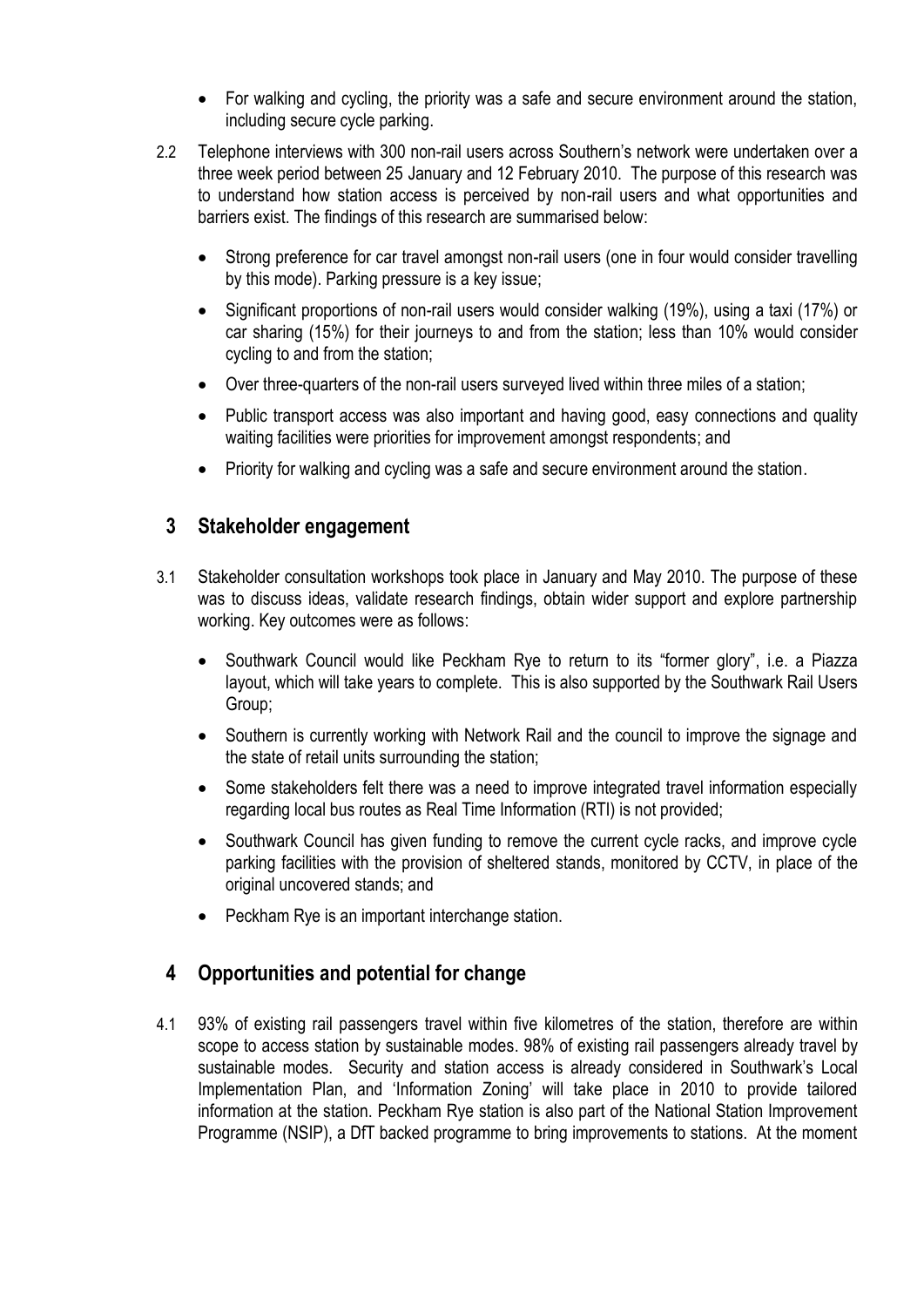the exact scope of works has not been determined but it is important that initiatives planned through the STP are closely aligned with the emerging NSIP improvements.

4.2 Using data from the travel surveys, a 'potential for change' analysis<sup>1</sup> was undertaken. This identifies the maximum possible percentage of respondents who could potentially switch to more sustainable modes of travel. The modes offering most potential in Peckham Rye were identified as cycle (13% of existing users could switch) and walk (7% of existing users could potentially switch). Scope for increasing the percentage of passenger accessing the station by sustainable modes is limited, although there is small amount of further potential. It is also of high importance to maintain these levels of sustainable access and make improvements to attract new users.

#### **5 Conclusion**

- 5.1 This STP aims to increase the proportion of rail passengers walking and cycling to access the station by 5.9% by 2015. It also aims to improve satisfaction with access to taxis and public transport waiting facilities.
- 5.2 Although the main target group for mode shift is typically existing car users, Peckham Rye has a negligible car user base. The walking and cycling potential includes existing bus users who indicated they might transfer to these modes, and given the observed congestion at bus stops, this may be a potential target area, which would free up capacity on buses. Improvements to cycling, a mode which 45% of respondents stated they would be able to use, are likely to exert maximum impact and achieve the greatest results in terms of mode shift, although this would require significant investment.
- 5.3 With relation to cycling, the priority was for safe and secure cycle parking, highlighting concerns about cycle theft in the area. Metropolitan Police data shows that there were 67 incidents of cycle theft in Peckham Rye<sup>2</sup> . This accounts for 3% of reported offences, slightly higher than the London-wide average of 2% during this period. It is unknown what proportion of these occurred on railway property, but even a perceived risk of theft can act as a deterrent.
- 5.4 As a result, key measures to be implemented include:
	- Improved cycle infrastructure; parking, ramps and routes;
	- Information and RTI for buses; and
	- Explore options for drop-off and taxi facilities.
- 5.5 Full recommendations are outlined in the Action Plan.

ł

<sup>1</sup> The "existing mode target group" shows the existing user group selected to assess the maximum potential for mode shift, shown as the maximum uplift in percentage mode split. The target groups overlap so, in practice, it is not possible to achieve the maximum shift in every mode group; it only shows the maximum potential available. The walking and cycling potential shifts have been calibrated by one and five kilometre distances respectively.

<sup>2</sup> between January 2008 and December 2009.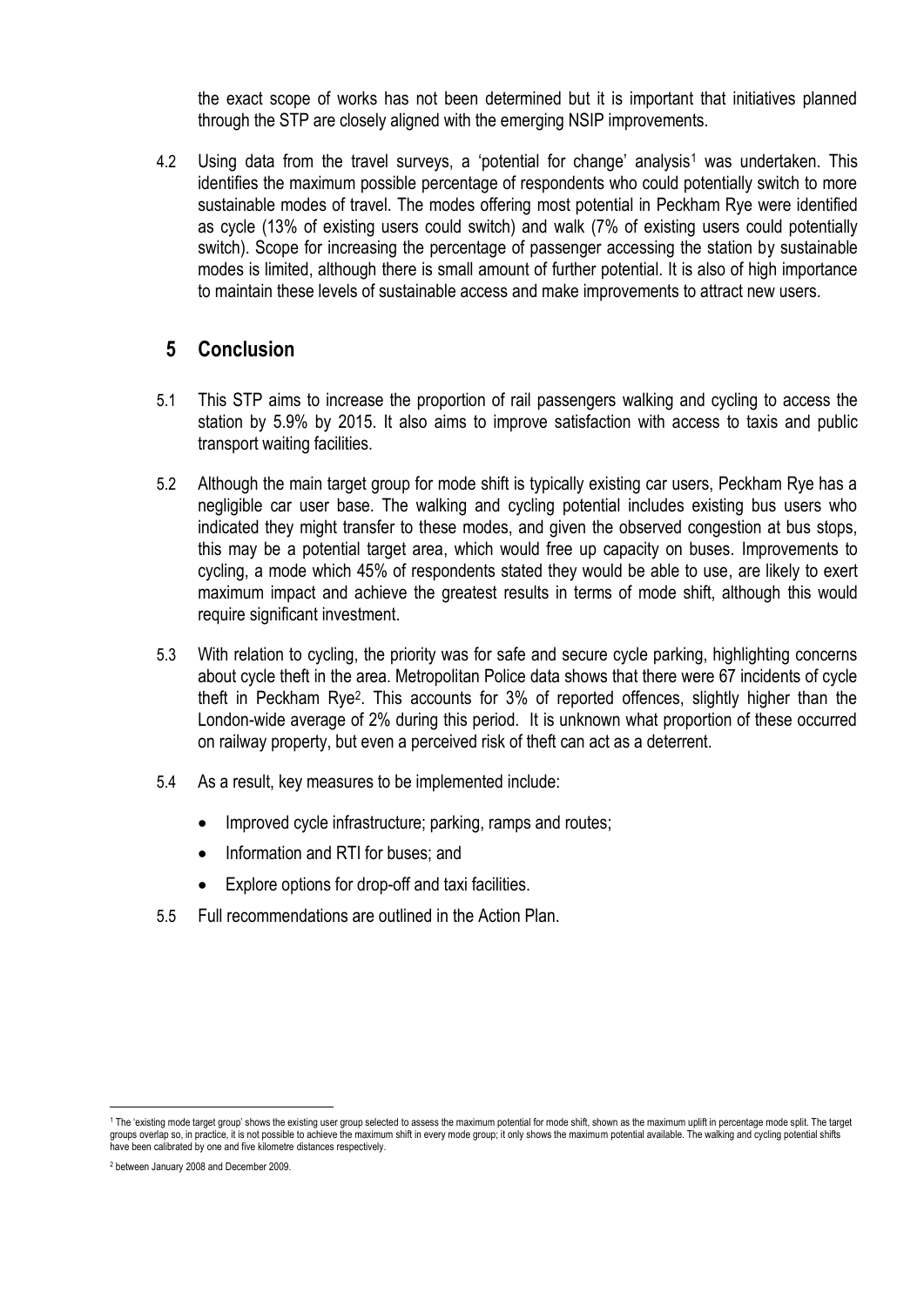| Reference<br>No. | <b>Description</b>                                                                                                                                                                                                                                                                                                                                                           | <b>Priority</b>  | Ease of<br>delivery | <b>Owner</b>                                    | <b>Funding source</b>      | <b>Likely</b><br>cost | <b>Deadline</b> |
|------------------|------------------------------------------------------------------------------------------------------------------------------------------------------------------------------------------------------------------------------------------------------------------------------------------------------------------------------------------------------------------------------|------------------|---------------------|-------------------------------------------------|----------------------------|-----------------------|-----------------|
| PMR1             | Provide 36 additional cycle parking<br>spaces at the station. Cycle parking<br>should be located near to a station<br>entrance(s), sheltered, lit and covered<br>by CCTV. This will complement the<br>24 stands that are being replaced by<br>the London Borough of Southwark to<br>bring total cycle parking capacity to 50<br>spaces to be reviewed on a regular<br>basis. | <b>Delivered</b> |                     |                                                 | Southern / LB<br>Southwark | Medium                |                 |
| PMR <sub>2</sub> | Promotional campaigns for walking<br>and cycling through initiatives such<br>as Bike Week Walk to Work Week, Dr<br>Bike sessions, Car Free Day etc. Also<br>via direct mailing to season ticket<br>users.                                                                                                                                                                    | High             | Hard                | <b>Barry Jones</b>                              | Southern                   | Low                   | Dec-11          |
| PMR <sub>3</sub> | Provide enhanced information at<br>the station included a map showing<br>the location of bus stops on Rye<br>Lane and service frequencies and<br>destinations. Information on train<br>services should also be provided at<br>bus stops.                                                                                                                                     | High             | Hard                | <b>Barry Jones</b>                              | Southern                   | Low                   | Dec-11          |
| PMR4             | Provide contact number and<br>information on how to order or find<br>taxis.                                                                                                                                                                                                                                                                                                  | Low              | Hard                | Barry Jones /<br>London<br>Borough<br>Southwark | Southern                   | Low                   | Dec-12          |
| PMR <sub>5</sub> | Introduce wheeling channels to the<br>steps in the station to facilitate easy<br>cycle access and reduce congestion<br>on the stairs at busy times.                                                                                                                                                                                                                          | Rejected         |                     |                                                 | Southern                   | Medium                |                 |
| PMR <sub>6</sub> | Provide improved wayfinding and<br>signing to and from the station and<br>bus stops located on Rye Lane,<br>including a deep clean and relocation                                                                                                                                                                                                                            | High             | Hard                | Barry Jones /<br>London<br>Borough<br>Southwark | Council                    | High                  | Dec-11          |